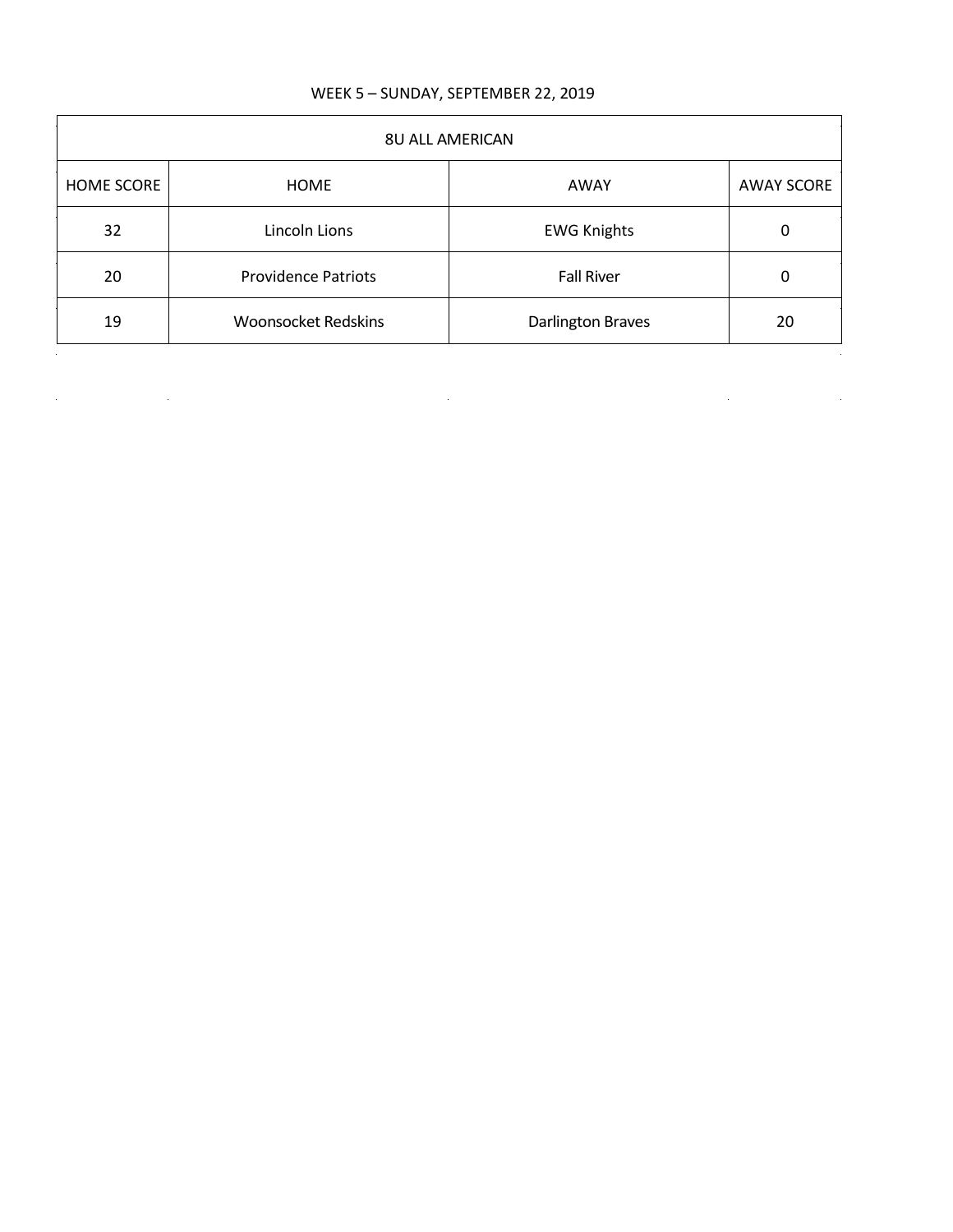$\hat{\boldsymbol{\theta}}$ 

| <b>9U ALL AMERICAN</b> |                               |                             |                   |
|------------------------|-------------------------------|-----------------------------|-------------------|
| <b>HOME SCORE</b>      | <b>HOME</b>                   | AWAY                        | <b>AWAY SCORE</b> |
| $\mathbf{0}$           | <b>Central Falls Panthers</b> | Johnston Panthers           | 31                |
| 19                     | <b>CLCF Chiefs</b>            | <b>Fairlawn Cardinals</b>   | 6                 |
| 32                     | <b>Fall River Falcons</b>     | New Bedford Whalers         | 0                 |
| 12                     | <b>Providence Patriots</b>    | East Providence Jr. Townies | 6                 |
| 0                      | <b>Woonsocket Redskins</b>    | <b>Darlington Braves</b>    | 24                |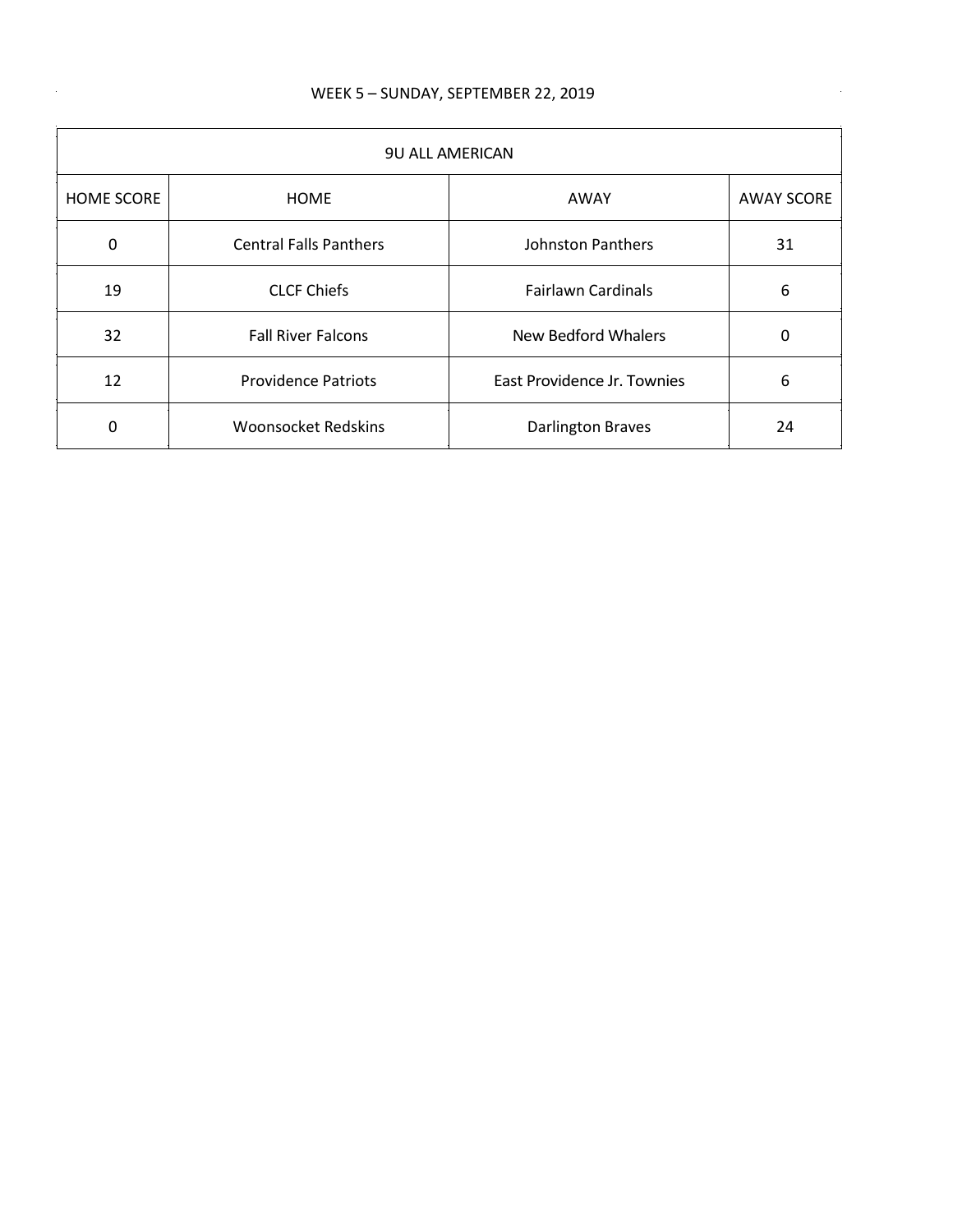| 10U ALL AMERICAN  |                            |                             |                   |
|-------------------|----------------------------|-----------------------------|-------------------|
| <b>HOME SCORE</b> | <b>HOME</b>                | AWAY                        | <b>AWAY SCORE</b> |
| 32                | <b>CLCF Cheifs</b>         | <b>Darlington Braves</b>    | 0                 |
| 33                | <b>Fall River Falcons</b>  | <b>EWG Knights</b>          |                   |
| 13                | <b>Providence Patriots</b> | East Providence Jr. Townies | 6                 |
| 26                | <b>Woonsocket Redskins</b> | <b>Fairlawn Cardinals</b>   | 13                |

## WEEK 5 – SUNDAY, SEPTEMBER 22, 2019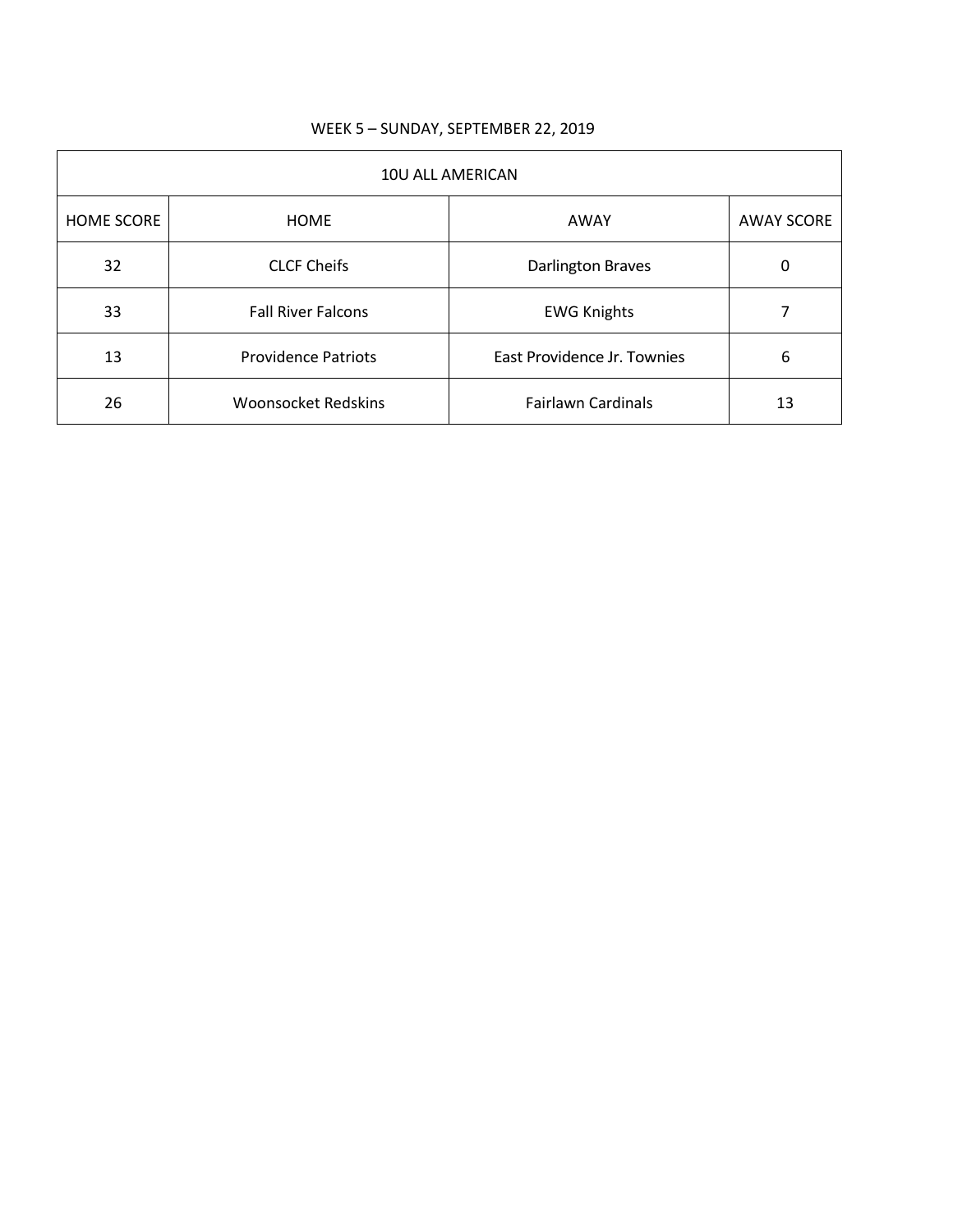| 11U ALL AMERICAN  |                               |                             |                   |
|-------------------|-------------------------------|-----------------------------|-------------------|
| <b>HOME SCORE</b> | <b>HOME</b>                   | AWAY                        | <b>AWAY SCORE</b> |
| 37                | <b>Central Falls Panthers</b> | <b>Darlington Braves</b>    |                   |
| 31                | <b>Fall River Falcons</b>     | Johnston Panthers           | 13                |
| 18                | Lincoln Lions                 | East Providence Jr. Townies | 14                |
| 28                | <b>Woonsocket Redskins</b>    | New Bedford Whalers         | 0                 |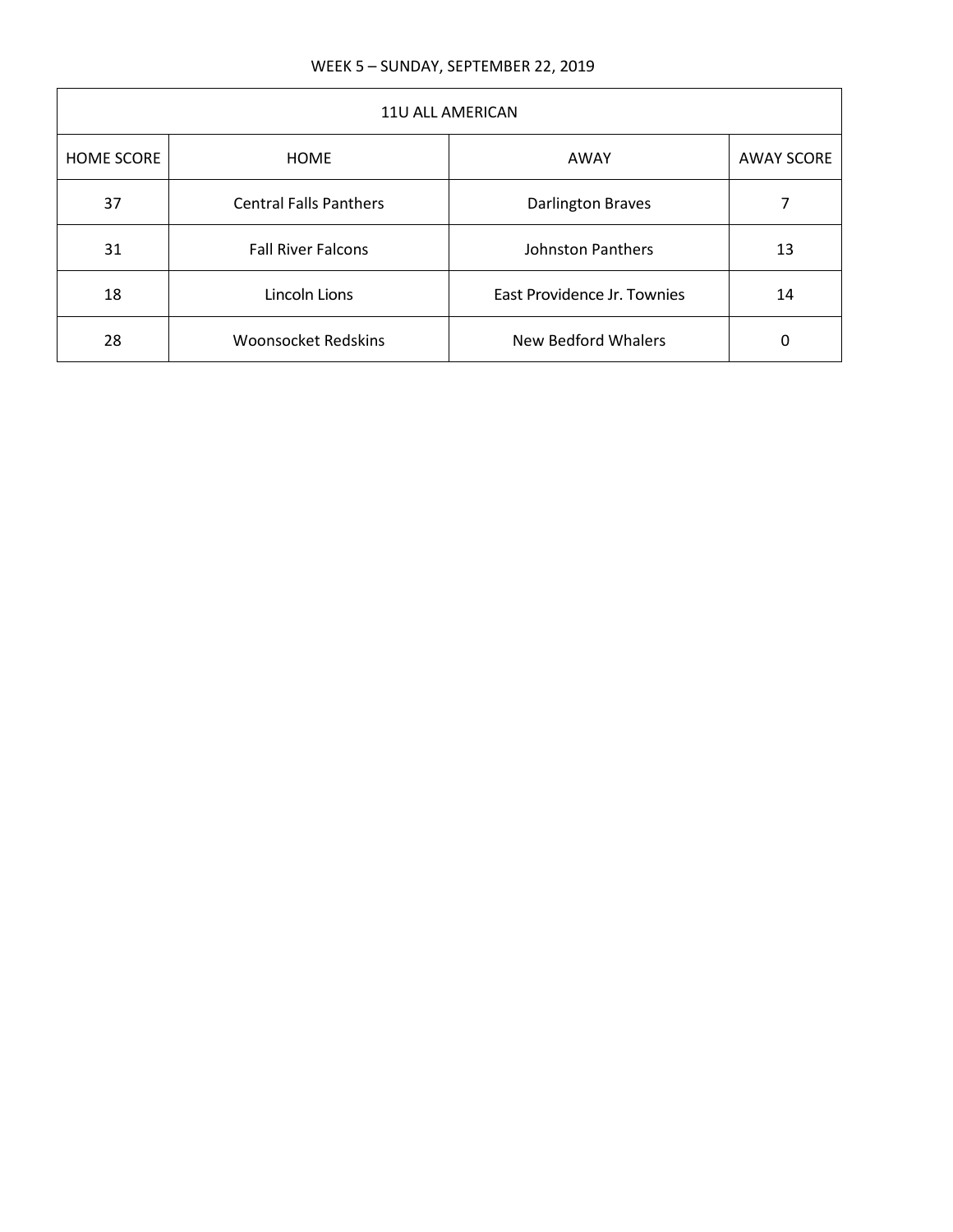| <b>12U ALL AMERICAN</b> |                               |                            |                   |
|-------------------------|-------------------------------|----------------------------|-------------------|
| <b>HOME SCORE</b>       | <b>HOME</b>                   | AWAY                       | <b>AWAY SCORE</b> |
| 0                       | <b>Central Falls Panthers</b> | <b>Johnston Panthers</b>   | 19                |
| 28                      | <b>CLCF Chiefs</b>            | <b>Fairlawn Cardinals</b>  | 0                 |
| 33                      | <b>Fall River Falcons</b>     | <b>Darlington Braves</b>   | 0                 |
| 32                      | Lincoln Lions                 | <b>Providence Patriots</b> | 12                |